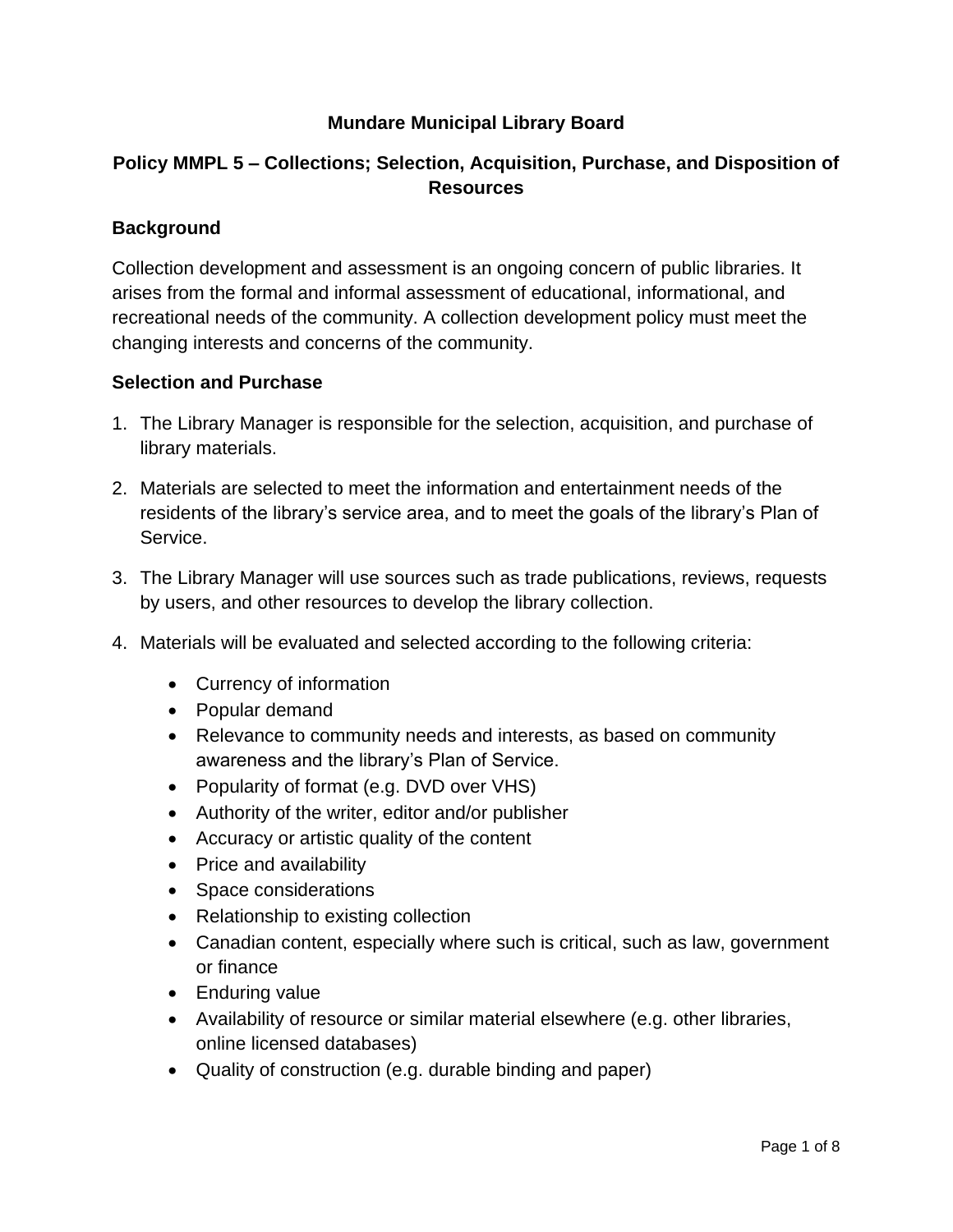An item need not meet all of the above criteria to be acceptable. Multiple copies may be purchased to meet the need for high-demand titles.

5. Materials will be purchased directly from vendors (including local vendors) or in cooperation with the local library system.

## **Gifts and Donations**

- 6. The Board encourages donations of books and other materials to the Mundare Municipal Public Library. Such gifts are greatly appreciated.
- 7. All material donations become the exclusive property of the Mundare Municipal Public Library Board and will not be returned.
- 8. The same principles of selection are applied to gifts as purchased materials.
- 9. Generally material donations should be less than three years old and in good condition, i.e. not musty, mouldy, damp, worn, smelly, cracked, etc.
- 10.Restrictions placed on library donations will only be followed at the mutual agreement of the donor and the library board.
- 11.Material donations may or may not become part of the Library's collection.
- 12.Material donations are accepted with the understanding that if the library cannot use them, it may at any time dispose of them in any way it sees fit. Unwanted material donations are generally sold to patrons at the library's regular book sale, donated to another library or organization (e.g. schools, seniors' centres), or recycled.
- 13.Receipts will not be issued for donated materials.

#### **Weeding**

- 14.Materials that no longer fit the stated mission and service priorities of the library will be withdrawn from the collection.
- 15.The materials will be examined to determine suitability for the collection on the following criteria:
	- physical condition and appearance (e.g. markings in the book, broken spine, yellow pages, outdated cover art)
	- currency and accuracy of subject matter
	- usage (i.e. not checked out in 3 years)
	- relevance to the needs and interests of the community
	- availability elsewhere (e.g. other libraries, online licensed databases)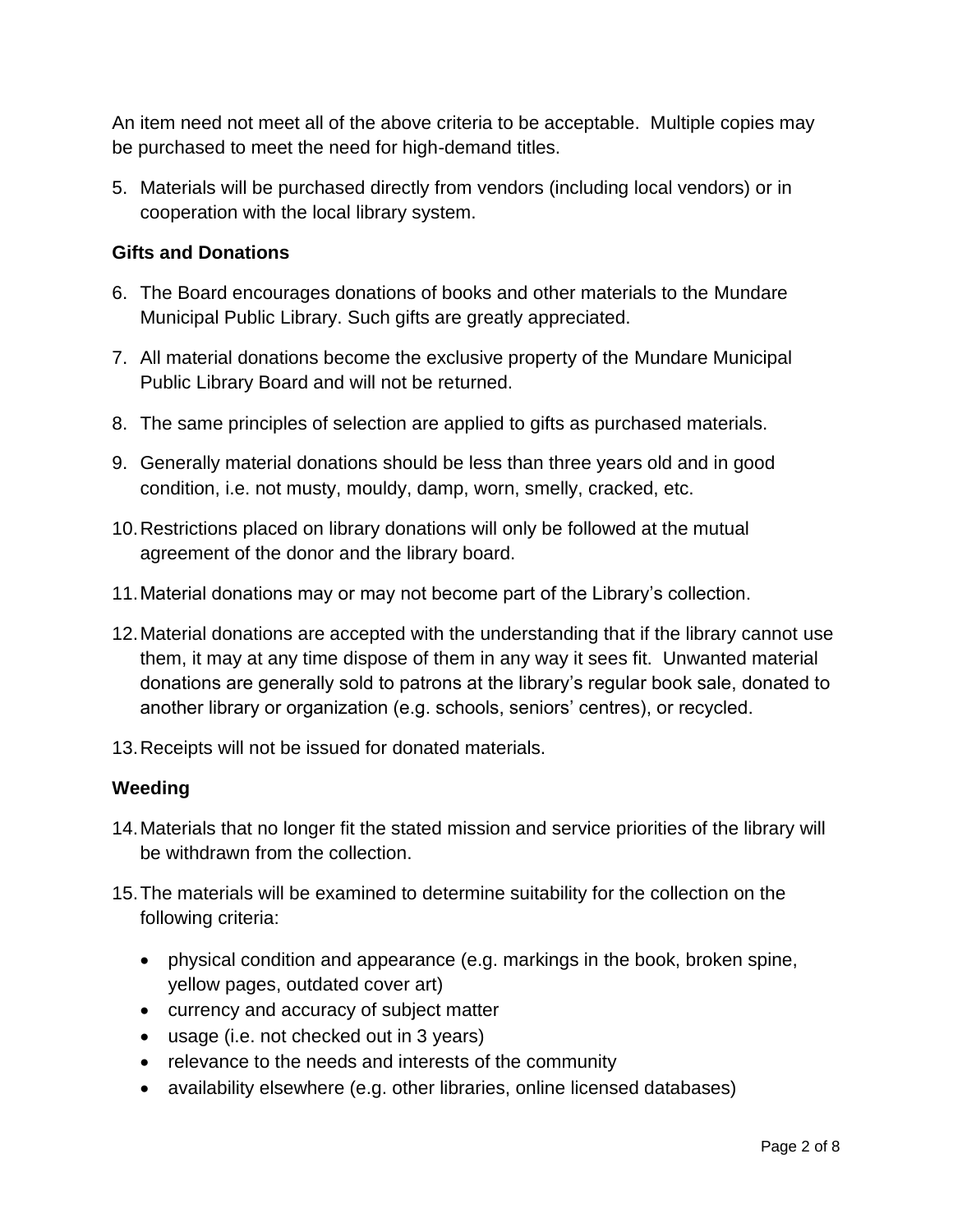- 16.When necessary, local experts will be consulted to determine the continued relevance and reliability of materials.
- 17.Materials of local interest (i.e. local histories, local authors, and other materials specifically relating to Mundare and surrounding area will generally be kept in the collection as long as possible, so long as the materials are still in good physical condition and the information in them is still accurate.
- 18.Replacement copies will be considered when a title is withdrawn from the collection due to loss, damage, or wear, but is still considered relevant to the needs of the community.
- 19.Weeded materials will be disposed of at the discretion of the Library Manager, generally by donation to another library or organization (e.g. schools, seniors' centres), sale to the public, or recycling.
- 20.Dangerously outdated materials (i.e. medical or legal materials more than five years old) will not be sold to the public or donated and will instead be recycled or destroyed. Following outdated medical or legal information in a used book could cause physical harm or legal problems for members of the public.

#### **Intellectual Freedom and Challenged Materials**

- 21.The Mundare Municipal Public Library Board Library Board subscribes to the *Statement on Intellectual Freedom and Libraries* of the Canadian Federation of Library Associations, as found attached to this policy.
- 22.The Mundare Municipal Public Library Board Library Board does not believe its role, or that of its staff, is to censor materials or act in any way as the supervisor of public morals.
- 23.If an individual strongly objects to an item, he/she may complete a "Request for Reconsideration of Library Material" form, and submit this form to the Library Manager for review by the Board. Only requests for reconsideration submitted on this form will be considered by the Board.
- 24.The Board will review the written request, usually at its next regular board meeting.
- 25.The procedure for receiving requests for reconsideration of library materials is as follows:
	- i. Discussion of complaint with patron by the Library Manager.
	- ii. Review Selection, Acquisition, Purchase, and Disposition of Resources Policy.
- iii. Provision of "Request for Reconsideration of Library Material" (attached) form to complainant.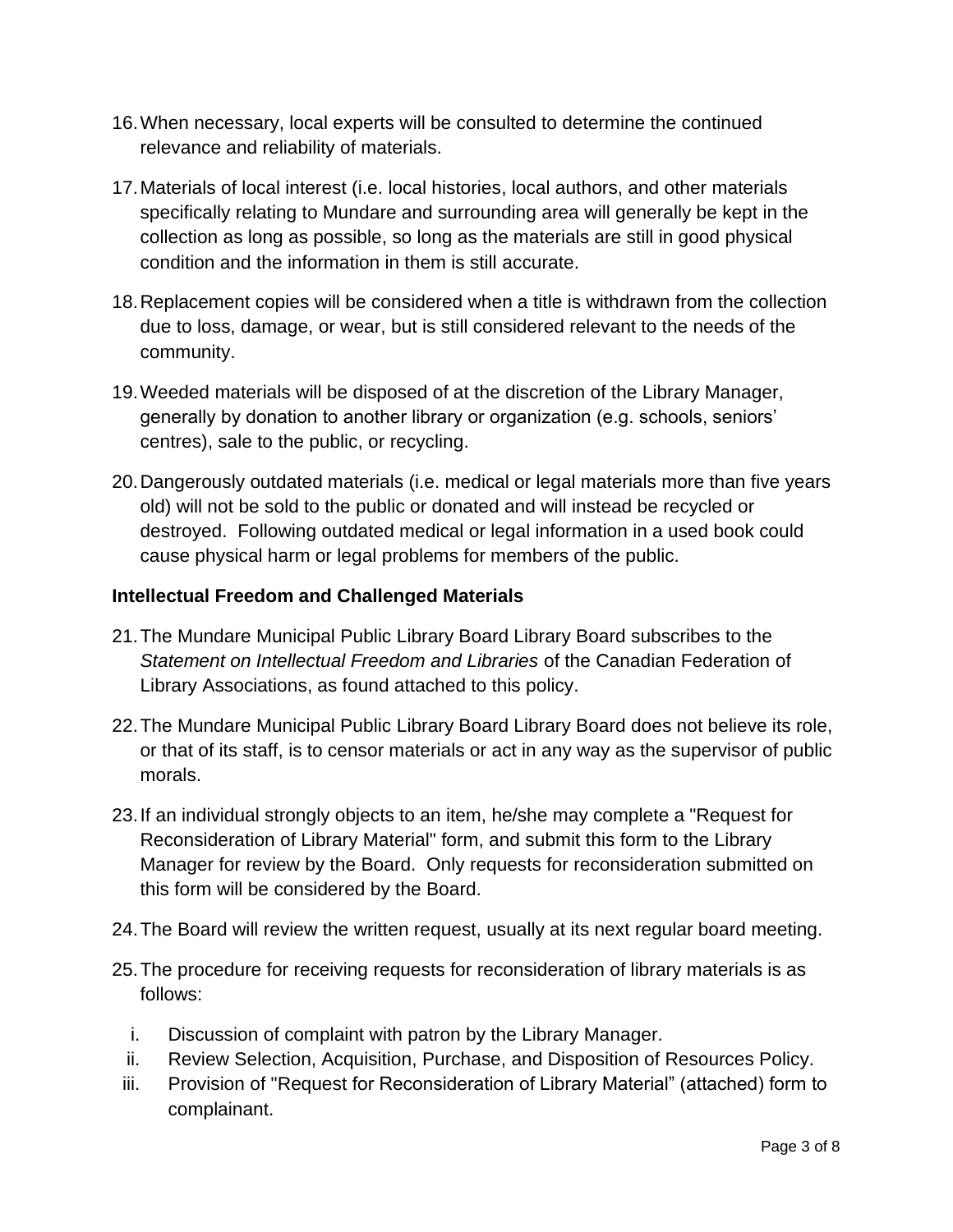- iv. Informing Board chair.
- v. Forming material review committee (2 members of the Board and the Library Manager).
- vi. Committee review of material, which shall include:
	- o Reading and/or viewing the challenged item.
	- o Seeking out and reading reviews and other evaluations of the challenged item.
	- o Determining if challenged item meets the Selection, Acquisition, Purchase, and Disposition of Resources Policy.
	- o Providing written report of committee recommendation to the Board.
- vii. Communicating Board decision to complainant in writing.

Date approved/updated: October 21, 2021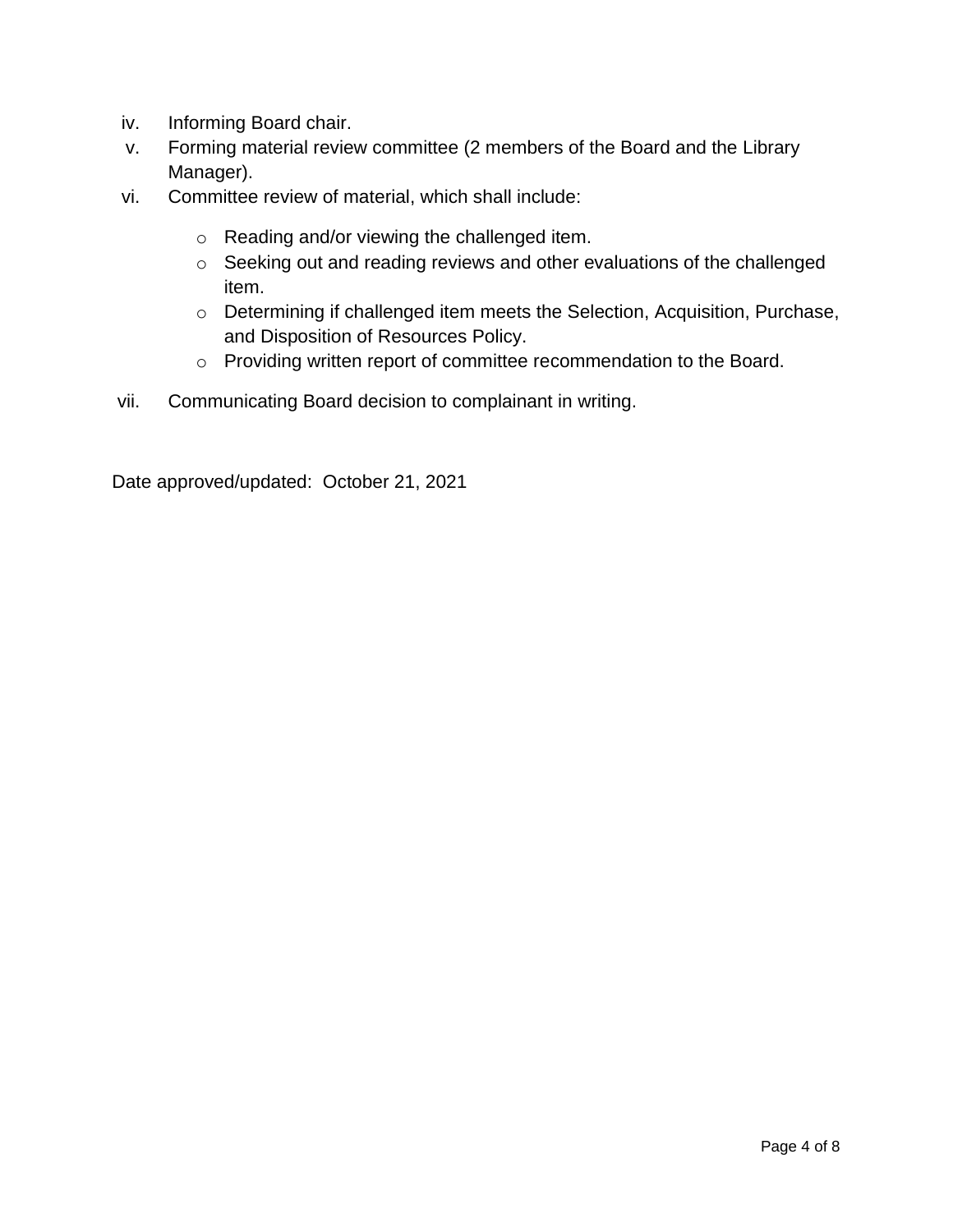# **Mundare Municipal Public Library Board Request for Reconsideration of Library Materials Form**

| Author/Creator of the item:                                                        |                                                                                                                      |
|------------------------------------------------------------------------------------|----------------------------------------------------------------------------------------------------------------------|
| Title of the item:                                                                 | <u> 1989 - Jan Samuel Barbara, margaret a shekara ta 1989 - An tsara tsara tsara tsara tsara tsara tsara tsara t</u> |
| Request initiated by:                                                              |                                                                                                                      |
| Name:                                                                              |                                                                                                                      |
| Address:                                                                           |                                                                                                                      |
| Telephone:                                                                         |                                                                                                                      |
| Requester represents:                                                              |                                                                                                                      |
| Self ____OR name of group/organization                                             |                                                                                                                      |
| 1. Did you read/listen to/view the entire item?                                    |                                                                                                                      |
| If not, what parts?                                                                |                                                                                                                      |
| 2. To what in the item do you object? (Please be specific, cite pages or scenes)   |                                                                                                                      |
| 3. What do you feel might be the result of reading/viewing/listening to this item? |                                                                                                                      |

\_\_\_\_\_\_\_\_\_\_\_\_\_\_\_\_\_\_\_\_\_\_\_\_\_\_\_\_\_\_\_\_\_\_\_\_\_\_\_\_\_\_\_\_\_\_\_\_\_\_\_\_\_\_\_\_\_\_\_\_\_\_\_\_\_\_\_\_\_\_

\_\_\_\_\_\_\_\_\_\_\_\_\_\_\_\_\_\_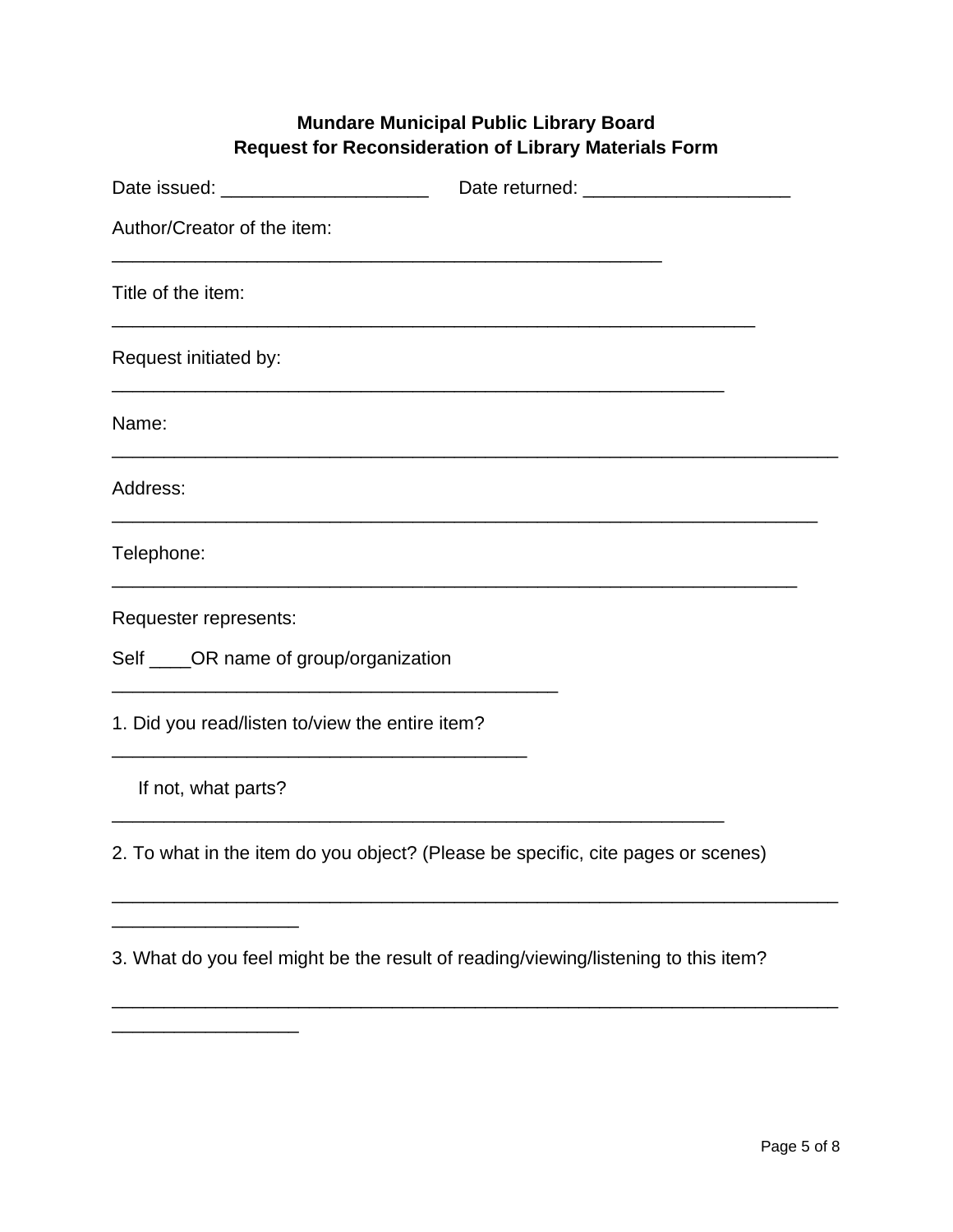4. Is there anything positive about this item?

5. Have you read any reviews of this item by literary critics/reviewers? What did they think of this item?

\_\_\_\_\_\_\_\_\_\_\_\_\_\_\_\_\_\_\_\_\_\_\_\_\_\_\_\_\_\_\_\_\_\_\_\_\_\_\_\_\_\_\_\_\_\_\_\_\_\_\_\_\_\_\_\_\_\_\_\_\_\_\_\_\_\_\_\_\_\_

\_\_\_\_\_\_\_\_\_\_\_\_\_\_\_\_\_\_\_\_\_\_\_\_\_\_\_\_\_\_\_\_\_\_\_\_\_\_\_\_\_\_\_\_\_\_\_\_\_\_\_\_\_\_\_\_\_\_\_\_\_\_\_\_\_\_\_\_\_\_

\_\_\_\_\_\_\_\_\_\_\_\_\_\_\_\_\_\_\_\_\_\_\_\_\_\_\_\_\_\_\_\_\_\_\_\_\_\_\_\_\_\_\_\_\_\_\_\_\_\_\_\_\_\_\_\_\_\_\_\_\_\_\_\_\_\_\_\_\_\_

6. What would you like your Library to do about this item?

7. Have you read the [name] Public Library Selection, Acquisition, Purchase, and Disposition of Resources Policy?  $\Box$  Yes  $\Box$  No

\_\_\_\_\_\_\_\_\_\_\_\_\_\_\_\_\_\_\_\_\_\_\_\_\_\_\_\_\_\_\_\_\_\_\_\_\_\_\_\_\_\_\_\_\_\_\_\_\_\_\_\_\_\_\_\_\_

\_\_\_\_\_\_\_\_\_\_\_\_\_\_\_\_\_\_\_\_\_\_\_\_\_\_\_\_\_\_\_\_\_\_\_\_\_\_\_\_\_\_\_\_\_\_\_\_\_\_\_\_\_

Requester's Signature

\_\_\_\_\_\_\_\_\_\_\_\_\_\_\_\_\_\_

\_\_\_\_\_\_\_\_\_\_\_\_\_\_\_\_\_\_

\_\_\_\_\_\_\_\_\_\_\_\_\_\_\_\_\_\_

Library Manager Signature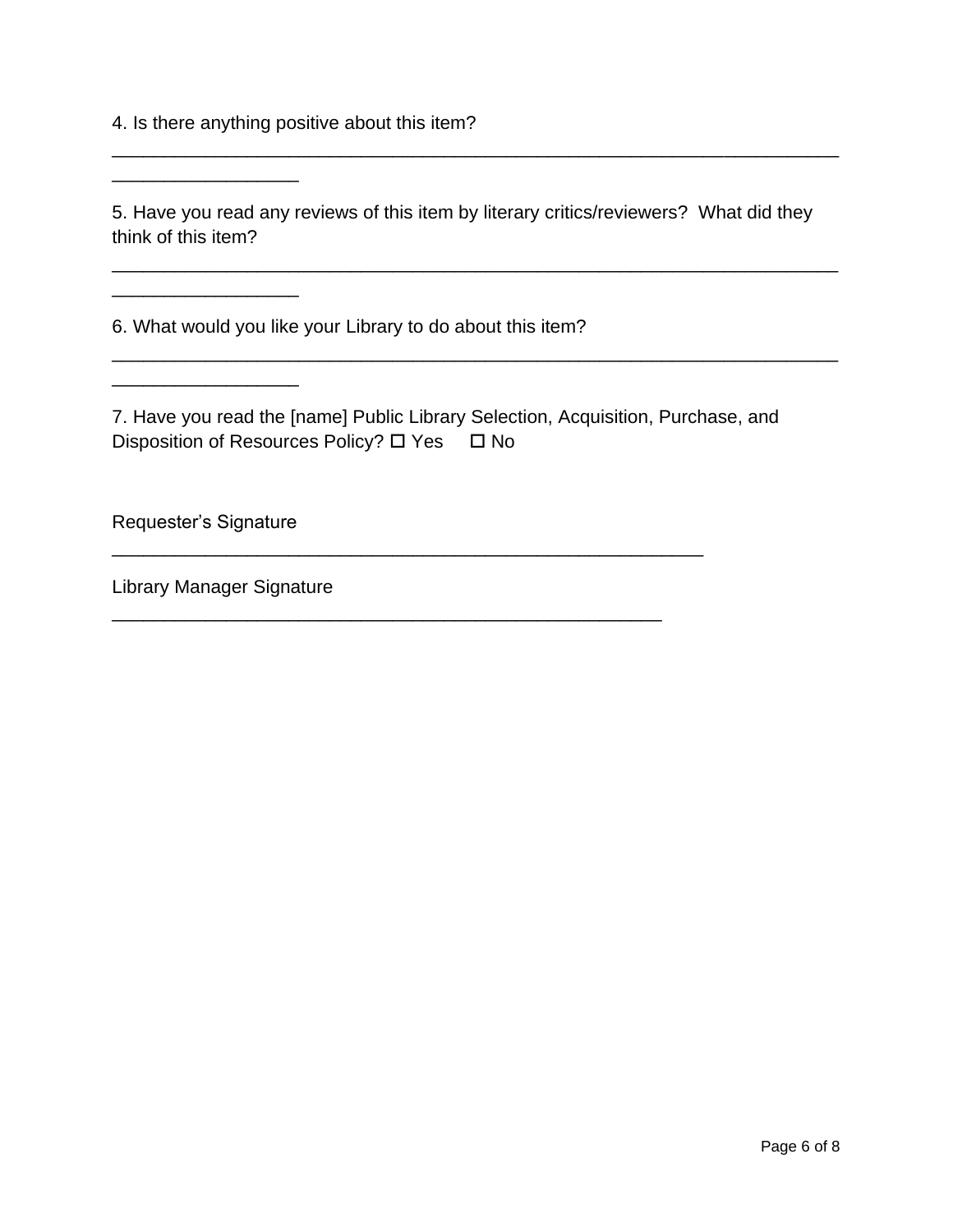# *CANADIAN FEDERATION OF LIBRARY ASSOCIATIONS STATEMENT ON INTELLECTUAL FREEDOM AND LIBRARIES*

The Canadian Federation of Library Associations recognizes and values the Canadian Charter of Rights and Freedoms as the guarantor of the fundamental freedoms in Canada of conscience and religion; of thought, belief, opinion, and expression; of peaceful assembly; and of association.

The Canadian Federation of Library Associations supports and promotes the universal principles of intellectual freedom as defined in the Universal Declaration of Human Rights, which include the interlocking freedoms to hold opinions and to seek, receive and impart information and ideas through any media and regardless of frontiers.

In accordance with these principles, the Canadian Federation of Library Associations affirms that all persons in Canada have a fundamental right, subject only to the Constitution and the law, to have access to the full range of knowledge, imagination, ideas, and opinion, and to express their thoughts publicly. Only the courts may abridge free expression rights in Canada.

The Canadian Federation of Library Associations affirms further that libraries have a core responsibility to support, defend and promote the universal principles of intellectual freedom and privacy.

The Canadian Federation of Library Associations holds that libraries are a key institution in Canada for rendering expressive content accessible and affordable to all. Libraries are essential gateways for all persons living in Canada to advance themselves through literacy, lifelong learning, social engagement, and cultural enrichment.

Libraries have a core responsibility to safeguard and facilitate access to constitutionally protected expressions of knowledge, imagination, ideas, and opinion, including those which some individuals and groups consider unconventional, unpopular or unacceptable. To this end, in accordance with their mandates and professional values and standards, libraries provide, defend and promote equitable access to the widest possible variety of expressive content and resist calls for censorship and the adoption of systems that deny or restrict access to resources.

Libraries have a core responsibility to safeguard and foster free expression and the right to safe and welcoming places and conditions. To this end, libraries make available their public spaces and services to individuals and groups without discrimination.

Libraries have a core responsibility to safeguard and defend privacy in the individual's pursuit of expressive content. To this end, libraries protect the identities and activities of library users except when required by the courts to cede them.